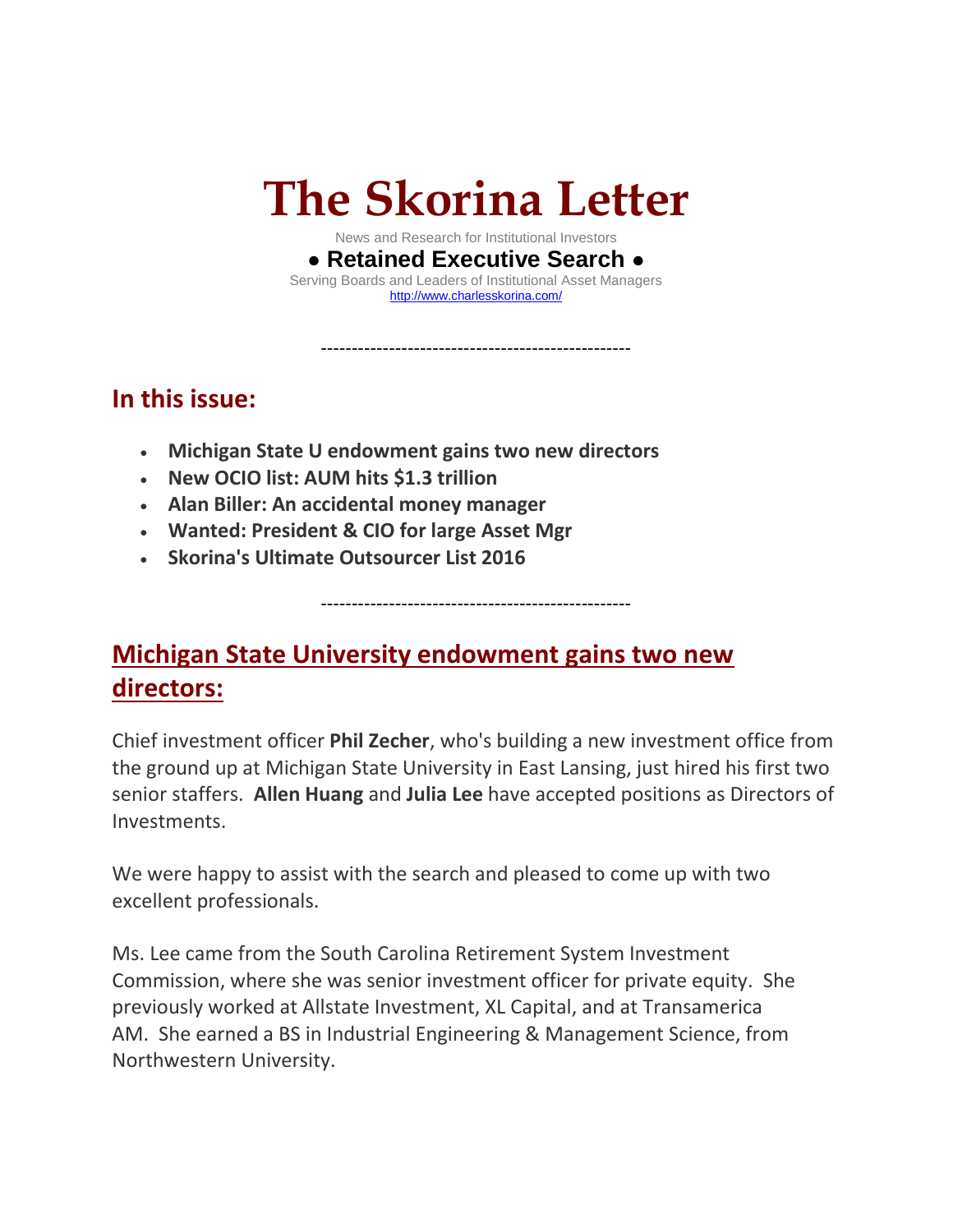Mr. Huang served as Director of Fixed Income at the Indiana Public Retirement System. He held prior positions at Barclays Capital and General Electric Capital. He holds an MBA from the University of Southern California and a BS in Finance from Northeastern University.

--------------------------------------------------

## **Our new OCIO List: Outsourced assets grow to \$1.3 Trillion!**

With 70 firms reporting in, total outsourced CIO assets (managed with full discretion) have grown by \$216 billion to \$1.343 trillion since we published our last list in 2014. That's an increase of over 19 percent in two years, implying an annual growth rate of about 9 percent in that period.

(Our full OCIO list of firms for 2016 is presented at the end of this newsletter.)

Our friends at Chief Investment Officer Magazine think that OCIO assets grew 17 percent year-over-year from 2014 to 2015, and almost 10-fold (860 percent) over the eight years 2007-2015. That eight-year growth (\$91 billion to \$873 billion) implies an annual growth rate (CAGR) of about 30 percent, but with growth beginning to slow down in 2014.

See: [http://www.ai-cio.com/2016-Outsourced-Chief-Investment-Officer-Buyers-](http://www.ai-cio.com/2016-Outsourced-Chief-Investment-Officer-Buyers-Guide/)[Guide/](http://www.ai-cio.com/2016-Outsourced-Chief-Investment-Officer-Buyers-Guide/)

(Pedant alert: 860 percent growth over eight discrete periods gives us 33 percent annualized. Continuous compounding gives us about 28 percent. The underlying data is too soft for over-precision, so we split the difference.)

Our own independent surveys for 2014 and 2016 imply that recent year-over-year growth is now only about 9 percent. So we agree with Chief Investment Officer Magazine that OCIO growth seems to be decelerating.

Nine percent annualized is still pretty brisk, but it's not that much higher than the expected growth of managed global assets overall. It suggests that the OCIO niche may be maturing, with a lot of the low-hanging fruit having been plucked.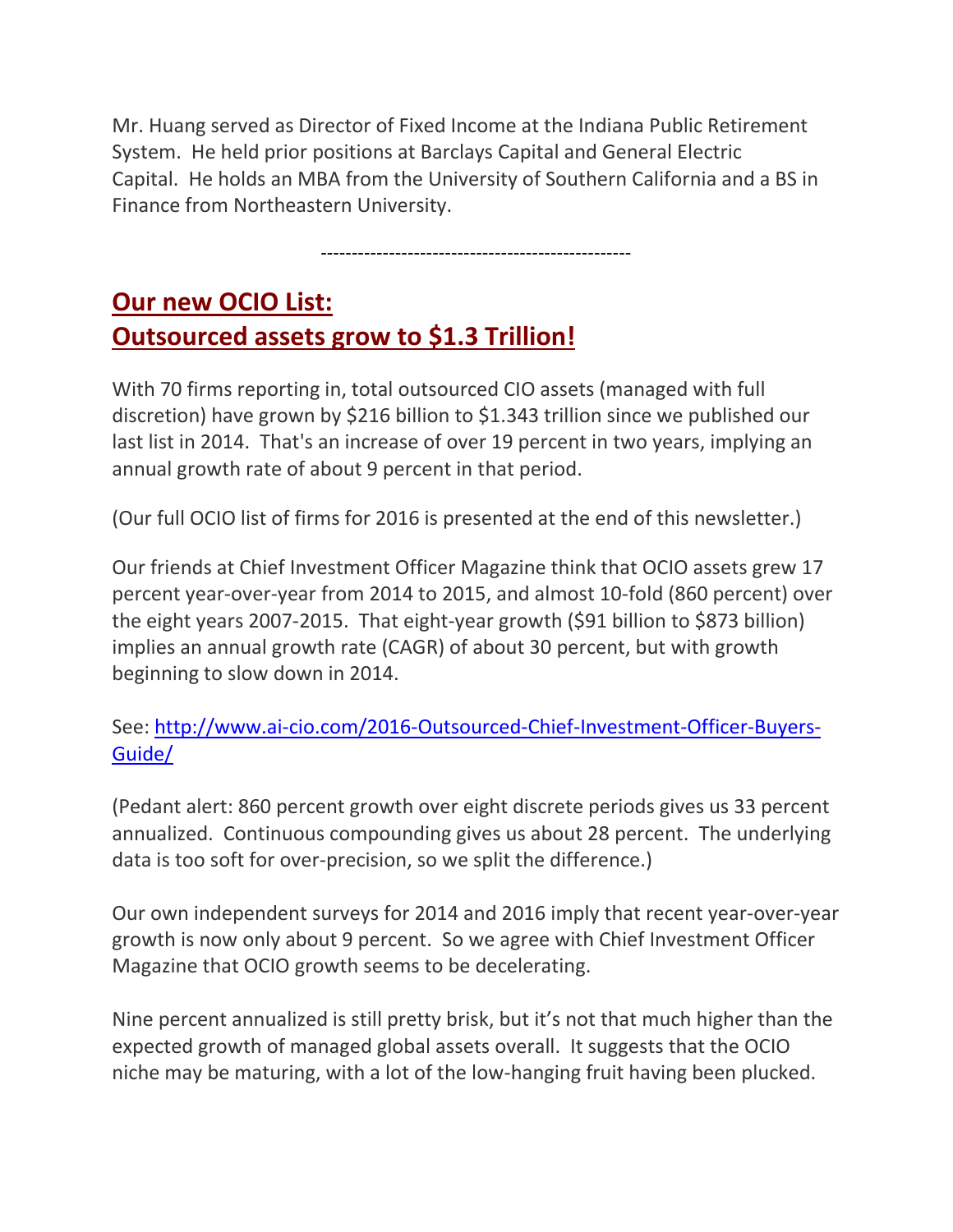My unscientific survey of OCIO managers suggests they're a little more conservative in their own estimates. They typically tell me they're looking for 5 percent growth, but of course each firm has its own view.

They tell me that the number of RFPs is definitely up, but that potential clients aren't always sure whether they want a fully-outsourced solution, a consulting/management hybrid, or a traditional straight-consulting arrangement.

The number of firms in this niche, however, seems to have plateaued and even fallen off a little in recent years.

Some have chosen to leave the business for one reason or another. Those include: Fortress, Fiduciary Research & Consulting, Salient Partners, and UBS. A few others either failed to respond to repeated requests or asked not to be listed.

And, at least three firms - *Pacific Global Advisors*, *Marco Consulting*, and *Jeffrey Slocum & Associates* - have been gobbled up by bigger firms: Goldman Sachs, Segal Rogerscasey, and Pavilion Financial respectively. So their AUM lives on under another label.

As headhunters, we're not surprised to see that steady growth in outsourced AUM leads to a steady flow of management talent into the OCIO firms.

From the point of view of potential clients, the number of firms competing hard for their business is a good thing. Not only are the vendors competitive on price, they are building their bench with top talent.

For instance: **Ranji Nagaswami**, formerly pension advisor to Mayor Bloomberg in New York, has joined Hirtle Callaghan.

Also, **Jay Willoughby** has moved from the Alaska Permanent Fund to TIFF. And Fund Evaluation Group has hired **Michael A. Condon**, former CIO of Southern Methodist University.

Even the Harvard endowment lost a senior exec to an OCIO when **Jameela Pedicini** left to join Perella Weinberg.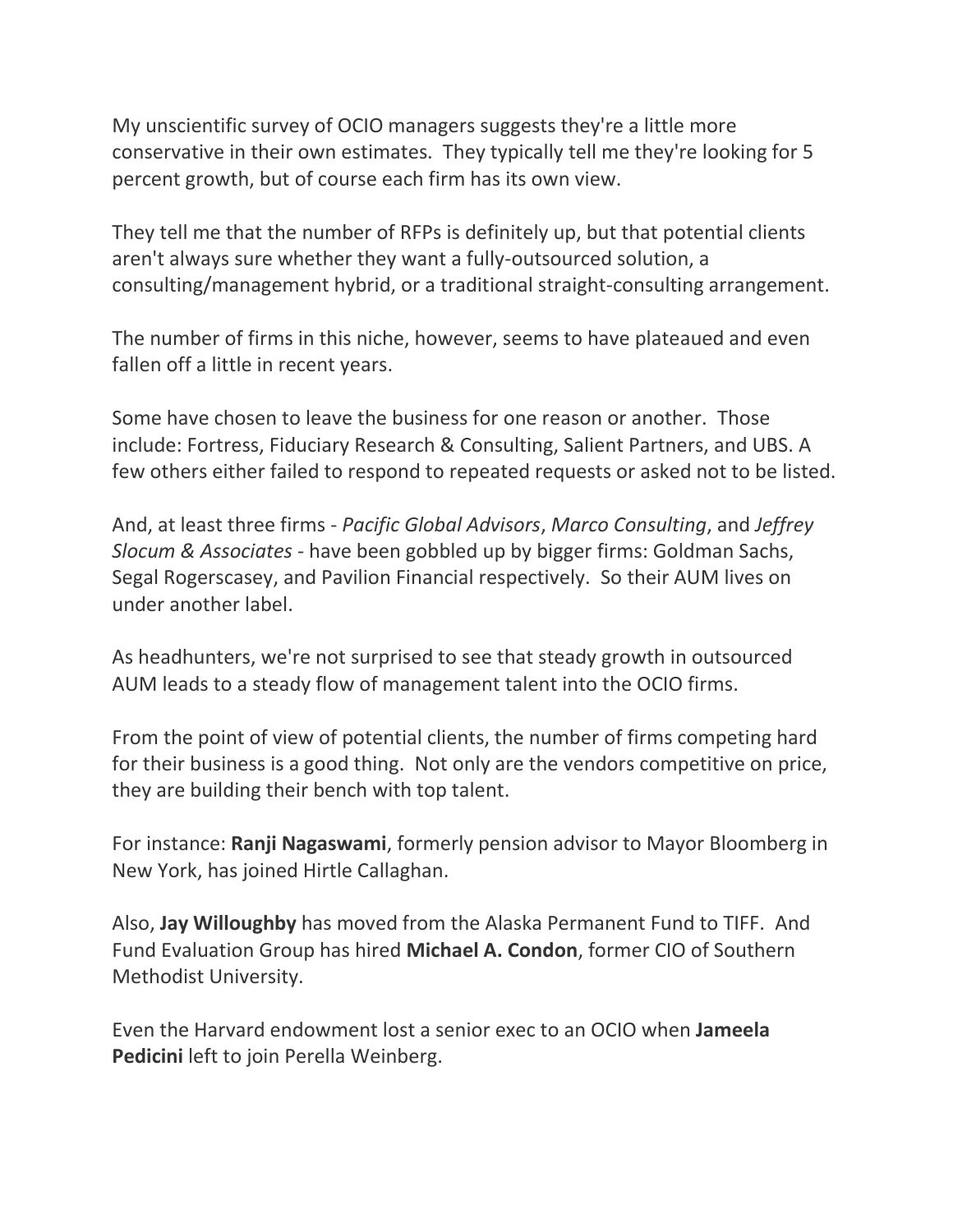Our friend **Sage Um** delved into some of these moves here: [http://www.ai-cio.com/channel/newsmakers/leaving-asset-owning-behind/](http://r20.rs6.net/tn.jsp?f=001Oo6jPgLb3v-aMEABZBuJsP7WpZkkxcrTCBRgoJ3zbPm_gQk_8nsprkdzO0iLUoekgsZ0FSFvoztbvJmVJCpSueiTVdTJFjJCeCKW3E0i6dA7_4BrCkWFZrPHml9ji9YF-Alx1e5kp2OpIA7UJe5mJ23QVLfHRMZGrpmEn21VJBef2RjPXW26CDEvhujncq9IpWu2XcV7Xt_cp8aAU4L7vCPIYxJ_-VE8pI0QD0o-Qa3UfnZXpaeBVQ==&c=a71PMIzNOilXBpqCYLvW8Ci0rnOUbOoiTq43OmIGvU3T3Yf14n22cw==&ch=1RLvT6130_-btzHRtnyluC77ObWBXjQb-HNmQyftUeelwDkaXCQ3Pg==)

#### **The rich get richer:**

When ranked by AUM, our list is a skewed, "long-tailed" distribution with the lion's share of business up in the Top Ten firms.

Among our top ten firms in 2016, eight grew substantially over 2014 (Russell reported a slight decline, and Alan Biller reported no change).

Those big firms as a group grew much faster than the sector as a whole. They grew \$272.4 billion, or 48 percent; and they more than accounted for the total growth for the whole list.

Mercer moved up from 2nd-largest to 1st place with a gain of \$54 billion, or 63 percent.

Goldman Sachs moved up from 13th to 4th-largest with a gain of \$64 billion. That's an eye-popping 250 percent. But that includes \$20 billion it acquired by buying Pacific Global Advisors, which had been ranked 21st-largest in 2014.

Among firms outside our Top Ten, Callan Associates was the only firm adding at least \$10 billion. It more than doubled, growing AUM by an impressive 150 percent, from \$8.4 to \$21 billion.

Among the second-tier firms (between \$10 and \$31 bill AUM in 2016), Vanguard, Partners, Glenmede, Cambridge, Investure, and SECOR all reported impressive percentage growth over two years. And most improved their ranking over this period.

This would be a good place to add some fussy qualifications.

First: These are their latest available figures as of early September, 2016. They represent various cut-off dates; but in most cases are as of June 30.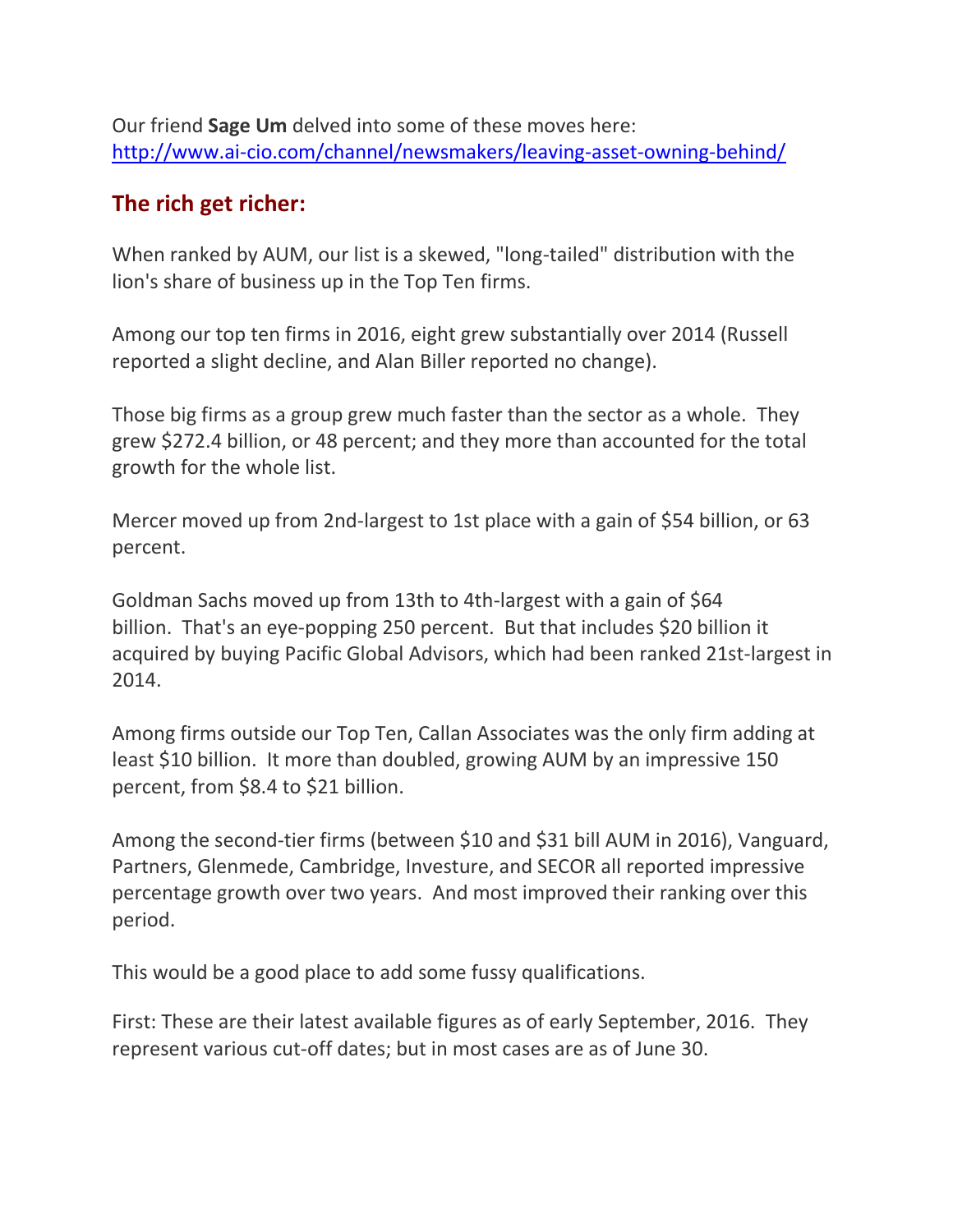Second: Period-to-period changes in full-discretion assets in this sector aren't always what they appear to be.

These are un-audited, self-reported numbers. They report them; we print them.

Also, what constitutes "full discretion" is, in the final analysis, defined by lawyers reading complex documents. Various firms undoubtedly have slightly different standards for what falls into that box. And, we know for a fact that some firms from time to time make their definition of "full-discretion" a little tighter or a little looser, because they've told us so. And that causes reported full-discretion AUM to rise or fall, even if the money is sometimes just being moved between categories.

Here's a little chart reporting growth among the big guys. But potential clients should keep in mind that size is not necessarily a plus. Some of the smaller and mid-sized firms on our list are highly experienced and staffed with outstanding investment managers.

|                          | <b>Firm</b>                 | Full<br><b>Discretion</b><br>\$bn 2016 | <b>Full</b><br><b>Discretion</b><br>\$bn 2014 | Change:<br>2016-2014<br>\$bn | Change:<br>2016-<br>2014<br>Percent |
|--------------------------|-----------------------------|----------------------------------------|-----------------------------------------------|------------------------------|-------------------------------------|
| $\mathbf{1}$             | <b>Mercer</b>               | \$140.0                                | \$86.0                                        | \$54.0                       | 62.8                                |
| $\overline{\phantom{a}}$ | <b>Russell</b>              | \$112.0                                | \$115.0                                       | $-53.0$                      | $-2.6$                              |
| 3                        | <b>BlackRock</b>            | \$103.0                                | \$55.0                                        | \$48.0                       | 87.3                                |
| 4                        | <b>Goldman Sachs</b>        | \$89.0                                 | \$25.0                                        | \$64.0                       | 256.0                               |
| 5                        | <b>AON Hewitt</b>           | \$88.0                                 | \$45.0                                        | \$43.0                       | 95.6                                |
| 6                        | <b>Willis Towers Watson</b> | \$80.0                                 | \$58.0                                        | \$22.0                       | 37.9                                |
| $\overline{7}$           | <b>SEI</b>                  | \$78.6                                 | \$69.3                                        | \$9.3                        | 13.4                                |
| 8                        | <b>State Street</b>         | \$66.0                                 | \$47.0                                        | \$19.0                       | 40.4                                |
| 9                        | <b>Northern Trust</b>       | \$56.1                                 | \$40.0                                        | \$16.1                       | 40.3                                |
| 10                       | <b>Alan Biller</b>          | \$31.5                                 | \$31.5                                        | \$0.0                        | 0.0                                 |
|                          | Top 10 total                | \$844.2                                | \$571.8                                       | \$272.4                      | 47.6                                |

#### **Top Ten OCIO Firms by full-discretion AUM - 2016**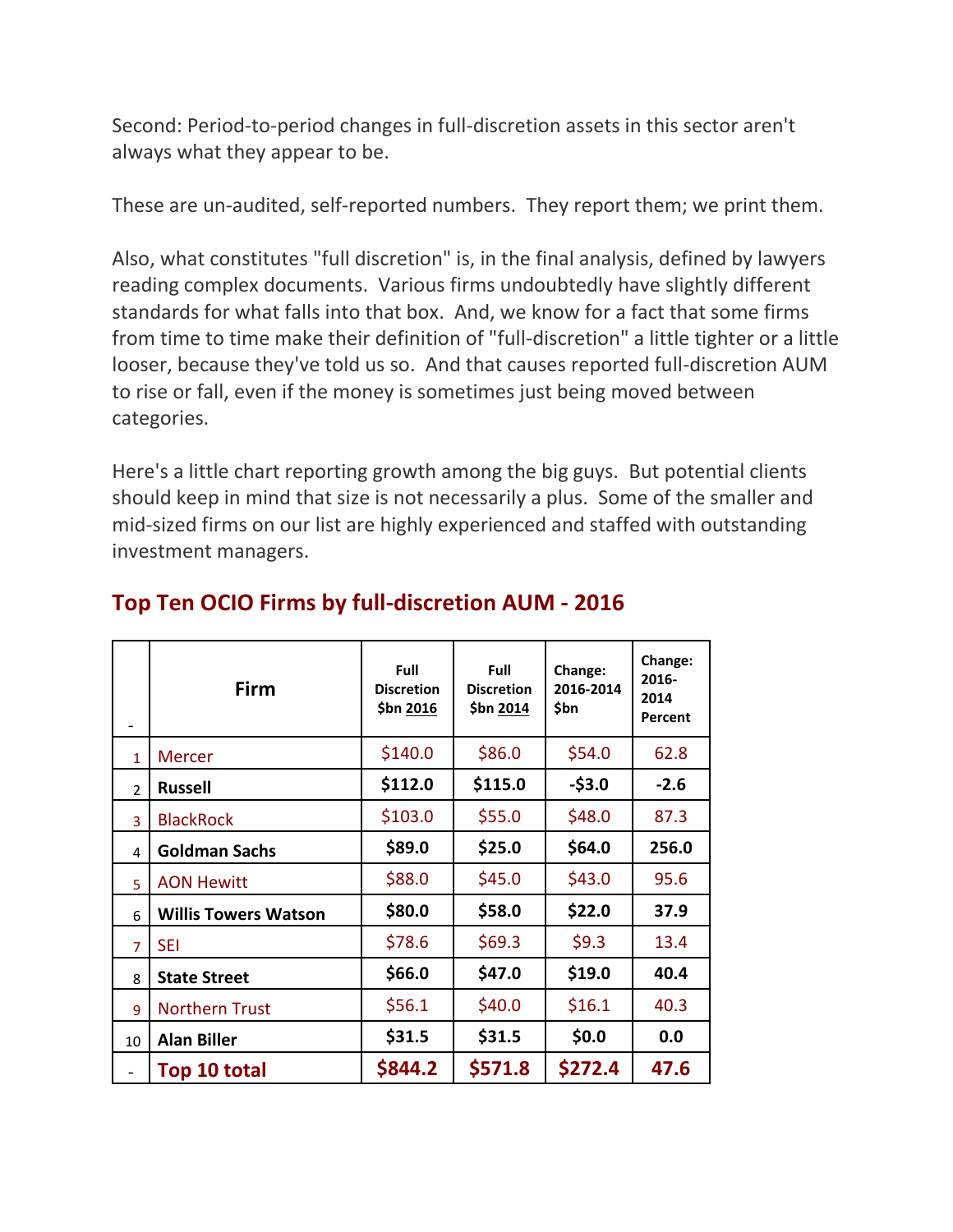#### **This way to the list:**

The full list is posted down below, with firms listed alphabetically.

We hope this will be useful to anyone considering the OCIO option; specifically board members and directors at pensions, endowments, foundations, and other tax-exempt funds.

We've updated all company and contact names, phone numbers and emails, and confirmed them all correct as of September 2016.

Give them a call. They would love to hear from you. Tell them Skorina sent you.

--------------------------------------------------

#### **Alan Biller: An accidental money manager**

One of the perks of my job is meeting and learning from some remarkably accomplished people. **Dr. Alan Biller** is a case in point.

He's the founder of the eponymous *Alan Biller and Associates* in Menlo Park, California; which happens to stand high on our latest OCIO list, with thirty-six professional employees and \$33 billion in discretionary assets under management.

His firm, which has focused on serving Taft-Hartley benefit plans, advises more than 60 clients with over 100 plans (including one of the country's largest), manages ten of these as OCIO, and has fiduciary responsibility for about \$80 billion in total client assets.

He's also sought after as an expert witness on fiduciary responsibility, investment policy and portfolio management in Federal court proceedings.

But he never planned on a career in money management.

Alan in person is an unpretentious man with a versatile intellect who puts one in mind of the college professor he once set out to be.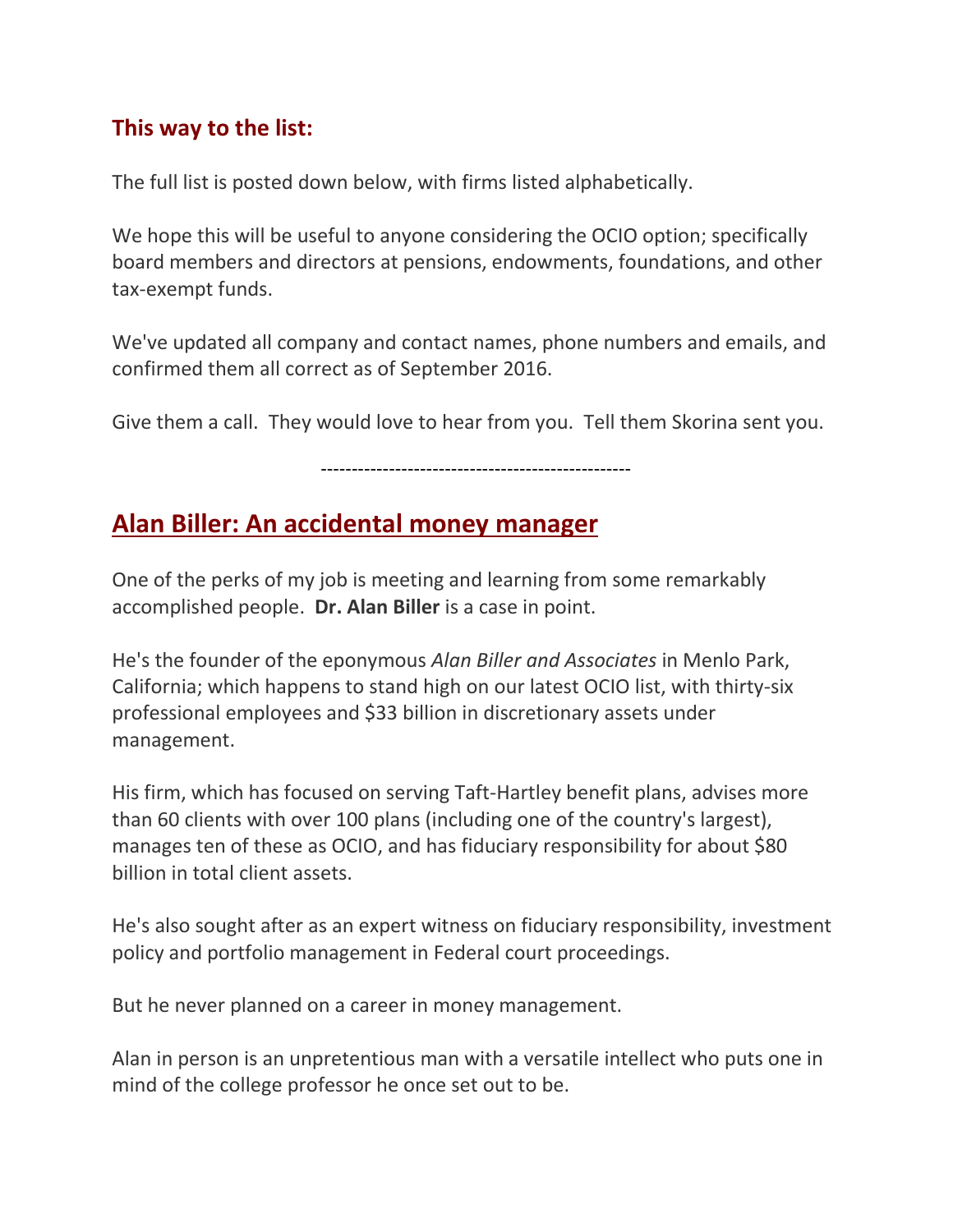He earned degrees in philosophy from Yale, University of London and Columbia. Then, after two years of teaching at Pomona College in California, he received a National Endowment for the Humanities fellowship which he used to study medieval Islamic philosophy and classical Arabic at UCLA.

He was clearly headed for a life of teaching and scholarship, but then veered down another path.

Reasoning that an academic leader should know something about marketing and finance, he went off to Harvard and added an MBA to his stack of degrees. But instead of returning to the classroom -- and over the advice of some Harvard faculty who thought he should try investment banking -- he accepted an offer from the management science group at Wells Fargo Bank.

This cadre of bright young men was inventing modern quantitative finance in San Francisco in the 1970s with primitive computers and some wild new ideas. Consultants at WFB's famous financial skunk works included **William F. Sharpe**, who won a Nobel Prize in economics in 1990; **Barr Rosenberg**, who founded pioneer quant group AXA Rosenberg; and many others who rose to eminence in the 80s and 90s.

[Historical note: Back then, Wells could have become the king of index investing, but didn't. Their management science group worked out the basic design and software for the first index fund (for the pension fund of the Samsonite Luggage Company). The Wells Fargo Investment Advisor unit was formed to market these radical new products, but ultimately the bank sold half the company to Nikko then all of it to Barclays, rebranding the group as Barclay's Global Investors (BGI). **Larry Fink**, spotting an opportunity, acquired BGI and its iShares products when Barclays struggled during the financial crisis in 2009. With the purchase, BlackRock became, at one stroke, one of the juggernauts in modern index investing.]

Alan made his own contribution as leader of the team which developed the first "closed-form" stochastic asset-liability pension model. He still owns the rights to PensionOptions ™, which he licensed for some years to pension consultants around the world.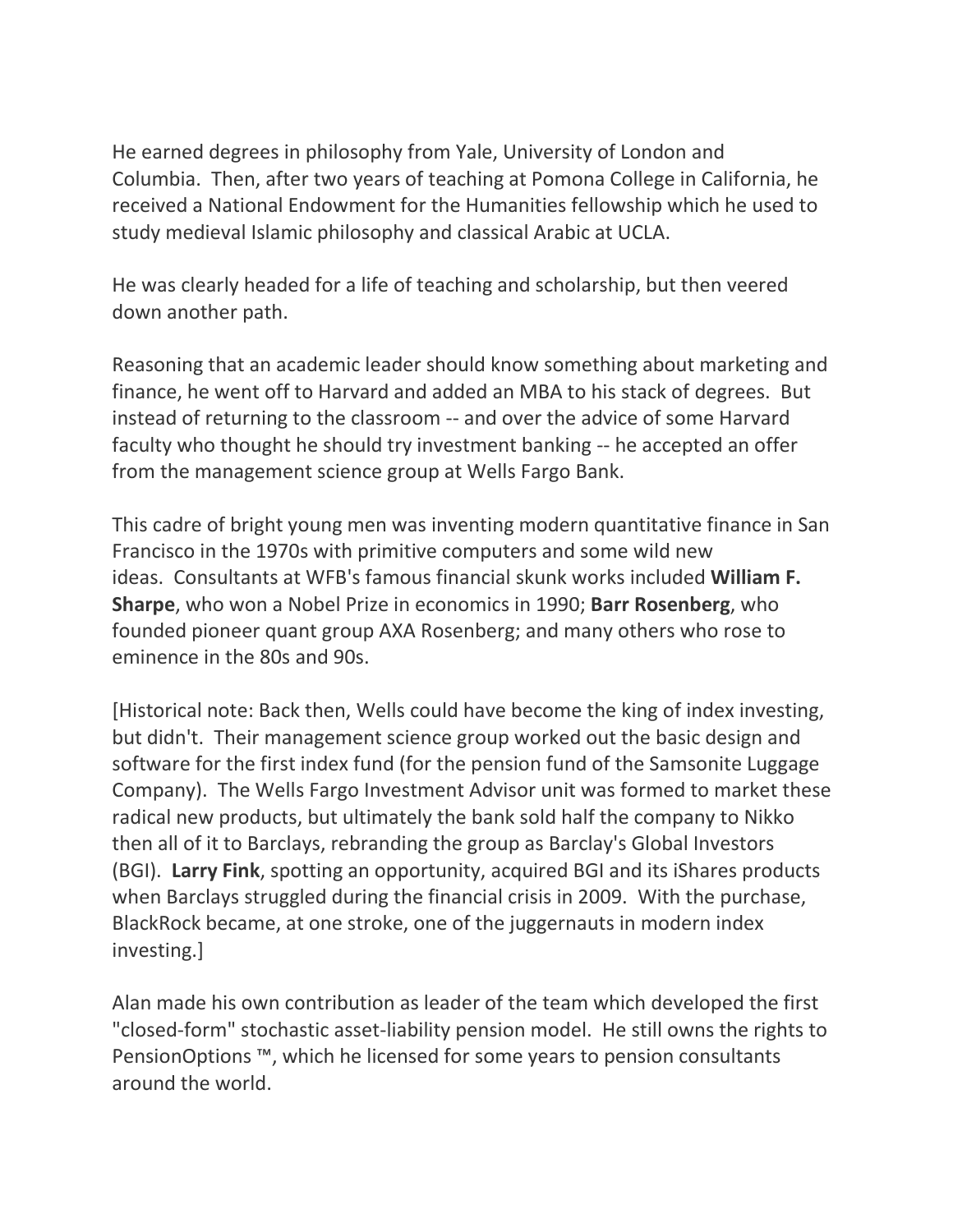After leaving Wells, Alan ran the investment industries department at SRI International; then left to help Bank of America acquire Charles Schwab.

A consulting project in 1983 ultimately led to Alan's long-term role as fiduciary consultant to one of the country's largest pension funds. That client gave him discretionary authority in 2013, making his firm one of the largest OCIOs on our list.

After working out of a kitchen, a garage and an office above a delicatessen, in 2005 the firm moved to respectable offices in Menlo Park and now has professionals working in Seattle, Boston and Washington D.C.

Alan still leads the asset management and pension consulting firm as CEO but has been careful to ensure that the next generation of OCIO leadership is in place.

Pension plans are complicated things. And Taft-Hartley (aka "multiemployer") plans occupy an orbit of their own within the pension and investmentmanagement universes. They are poorly understood and frequently overlooked, even though some have very substantial assets and cover hundreds of thousands of people.

On his advice Dr. Biller's clients have diversified beyond public markets, and now have significant allocations to a wide variety of alternative assets.

Despite record-low interest rates and expected returns, Dr. Biller is pleased - as are his clients - that year-to-date performance is comfortably in the black and on the way to meeting their funding requirements.

Alan Biller would be the last to claim that his advice or management alone explains that success. Good board governance has certainly played a key role.

Nonetheless, the trust his clients have reposed in him for thirty years speaks for itself.

--------------------------------------------------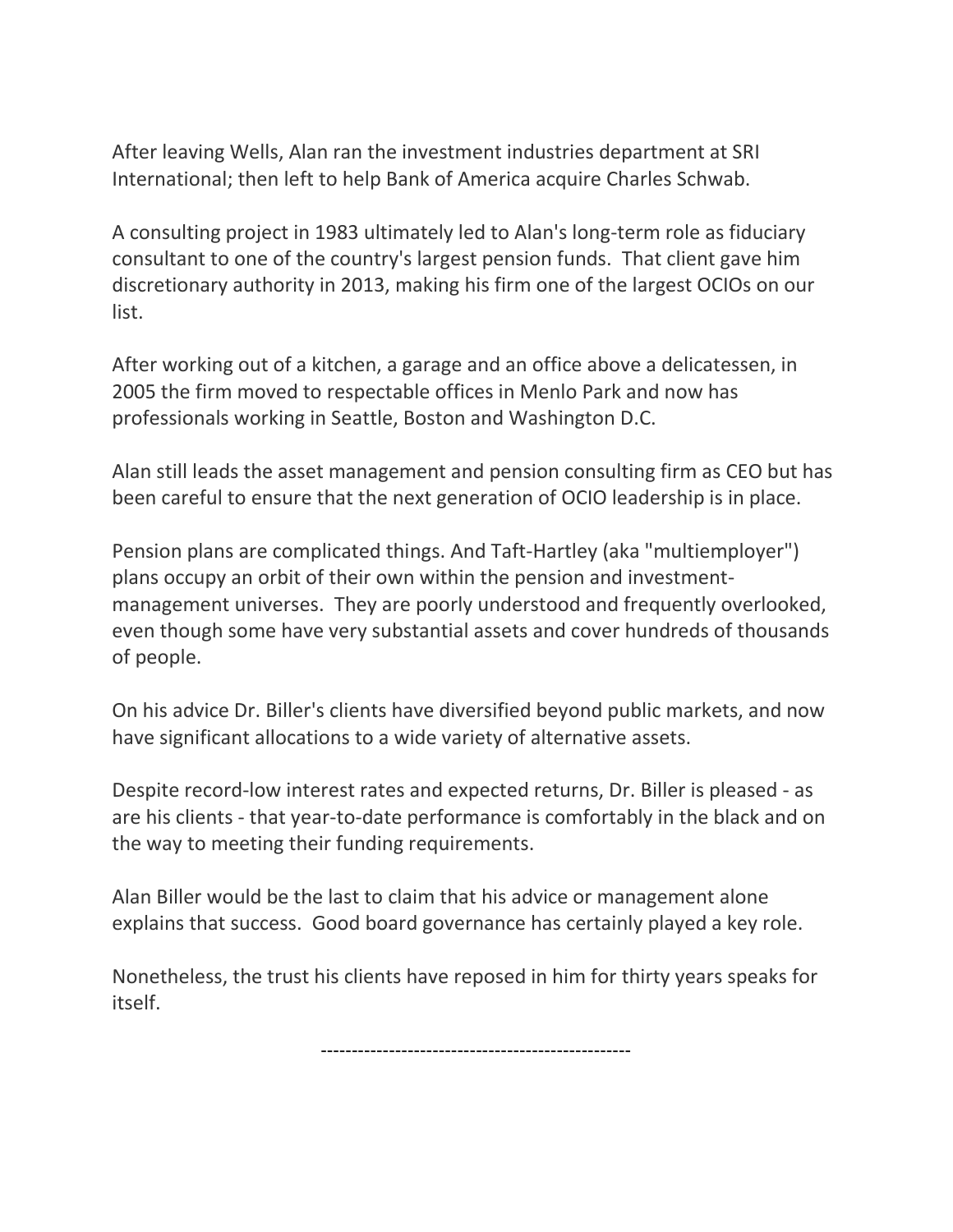# **President & Chief Investment Officer: large asset manager western US**

I am looking for a seasoned investment executive with strong research and asset management background across all asset classes. He/she will run a substantial investment operation and work extensively with clients.

The compensation and opportunity will be very competitive.

[skorina@charlesskorina.com](mailto:skorina@charlesskorina.com) Office: 415-391-3431

# **Skorina's Ultimate Outsourcer List**

--------------------------------------------------

Outsourced chief investment Officers (OCIO) Ver 4

**Email**[: skorina@charlesskorina.com](mailto:skorina@charlesskorina.com) **Website:** [www.charlesskorina.com](http://r20.rs6.net/tn.jsp?e=001qDbPlq6JhbCUWK1yyZ7wwwKgOU0K9JEGEjSSWW6tocZwb8sM_NmSLr61GV3IM9_E3AXaJHUPThpPjeKNBIolir7oUcxvtOgvPJixnqfcRahhWFJxE2PnEg==) **Phone:** (415) 391-3431

| <b>Agility (Perella Weinberg)</b>  | Denver, CO         | \$7bn                                              |
|------------------------------------|--------------------|----------------------------------------------------|
| <b>Christopher Bittman, CIO</b>    | $(303) 813 - 7910$ | cbittman@pwpartners.com                            |
|                                    |                    |                                                    |
| <b>Alan Biller and Associates</b>  | Menlo Park, CA     | \$31.5bn (includes \$30.4bn Western Teamsters      |
| Alan D. Biller, CEO & Sr           | $(650)$ 328-7283   | pension)                                           |
| Consultant                         |                    | alan@alanbiller.com                                |
|                                    |                    |                                                    |
| <b>Angeles Investment Advisors</b> | Santa Monica, CA   | \$27.6bn advisory, \$2.5bn discretionary (5/31/16) |
| Leslie B. Kautz, Principal         | $(310)$ 393-6300   | lkautz@angelesadvisors.com                         |
| Tatijana S. Janko, Director        | $(310)$ 463-7964   | tjanko@angelesadvisors.com                         |
|                                    |                    |                                                    |
| <b>AON Hewitt</b>                  | Chicago, IL        | \$88 <sub>bn</sub>                                 |
| <b>Steve Cummings, President</b>   | $(847)$ 295-5000   | steve.cummings@aonhewitt.com                       |
|                                    |                    |                                                    |
| <b>Appomattox Advisory</b>         | New York, NY       | \$1.2bn                                            |
| <b>Drianne Benner, MD</b>          | (212) 546-6247     | dbenner@ainvadvisors.com                           |
| <b>Institutional Marketing</b>     |                    |                                                    |
|                                    |                    |                                                    |
| <b>Artemis Wealth Advisors</b>     | New York, NY       | \$800mm, \$590mm discretionary                     |
| Peter M. Rup, Founder & CIO        | $(212) 838 - 9000$ | prup@artemiswa.com                                 |
|                                    |                    |                                                    |
| Arthur J. Gallagher & Co.          | Washington, DC     | \$45bn advisory, \$2bn discretionary               |

N.B: AUM amounts are discretionary unless otherwise noted **Sept 27, 2016**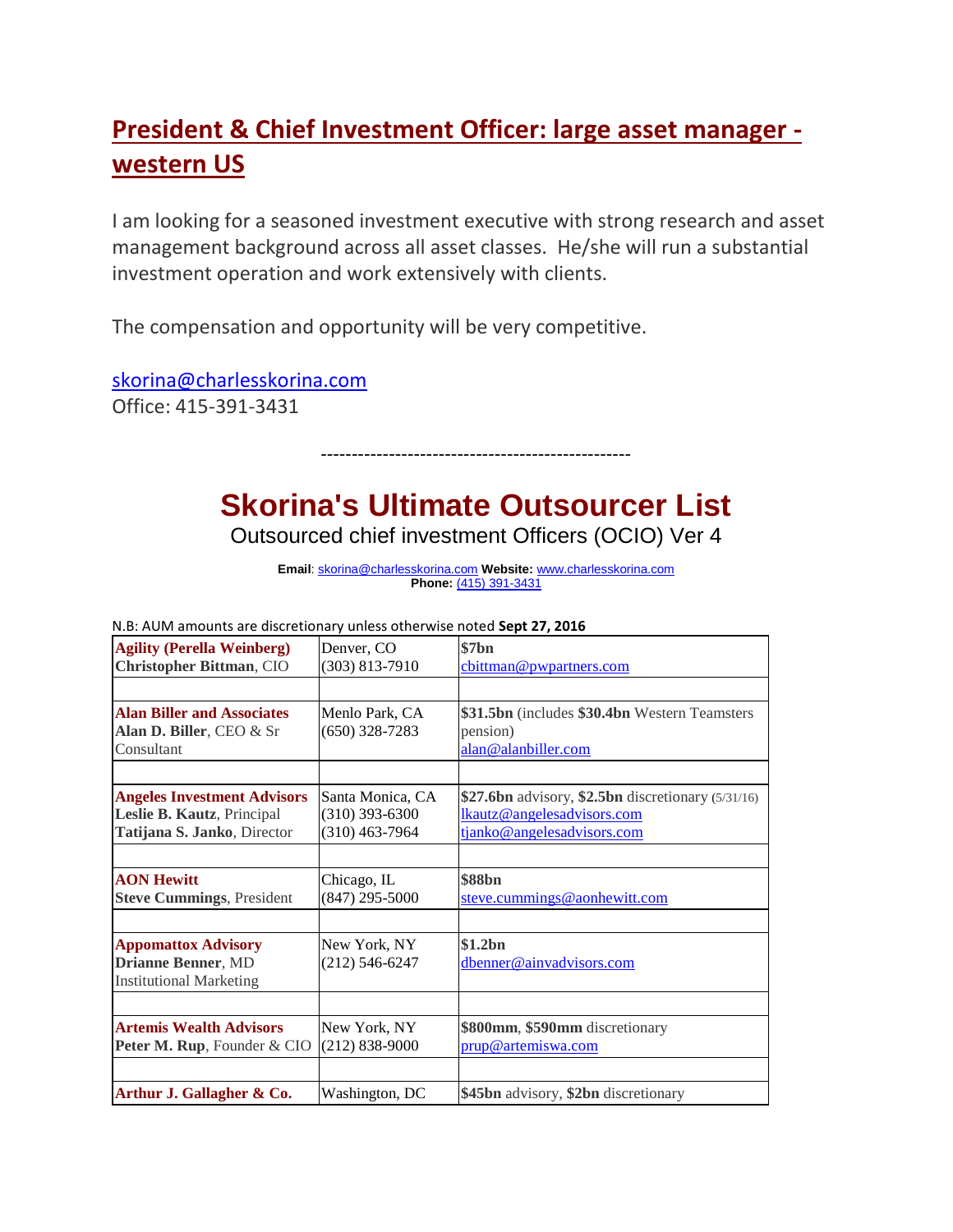| Institutional Investment & Fiduciary<br>Services                                            | $(202)$ 898-2270                        | nick_davies@ajg.com                                                             |
|---------------------------------------------------------------------------------------------|-----------------------------------------|---------------------------------------------------------------------------------|
| Nick Davies, Area President                                                                 |                                         |                                                                                 |
|                                                                                             |                                         |                                                                                 |
| <b>Athena Capital Advisors</b><br>John H. Tyler, Mgn Dir                                    | Lincoln, MA<br>(781) 274-9300           | \$5.998bn, \$5.212bn discretionary (12/31/15)<br>jtyler@athenacapital.com       |
|                                                                                             |                                         |                                                                                 |
| <b>Balentine</b>                                                                            | Atlanta, GA                             | \$2.3bn                                                                         |
| M. Rob Ragsdale, Partner                                                                    | $(404)$ 537-4800                        | rragsdale@balentine.com                                                         |
|                                                                                             |                                         |                                                                                 |
| <b>BlackRock</b><br>Edward Ng, MD of BR solutions                                           | New York, NY<br>$(212) 810 - 5300$      | $$103bn \frac{6}{30}/16$<br>Edward.ng@blackrock.com                             |
|                                                                                             |                                         |                                                                                 |
| <b>BNY Mellon Asset Mgmt</b><br>Andrew D. Wozniak, Head of<br>Fiduciary Management          | New York, NY<br>$(412)$ 236-7940        | \$10.8bn total, \$9.5bn discretionary (6/30/16)<br>andrew.wozniak@bnymellon.com |
|                                                                                             |                                         |                                                                                 |
| <b>Callan Associates</b><br>Jim Callahan, Executive VP                                      | San Francisco, CA<br>(415) 974-5060     | \$2 trillion advisory, \$21bn discretionary<br>callahan@callan.com              |
|                                                                                             |                                         |                                                                                 |
| <b>Cambridge Associates</b><br>Deirdre Nectow, Mgn Director                                 | Boston, MA<br>$(617)$ 457-1781          | \$156.64bn advisory, \$13.98bn discretionary<br>dnectow@cambridgeassociates.com |
|                                                                                             |                                         |                                                                                 |
| <b>Canterbury Consulting</b><br>Poorvi Parekh, Director of<br><b>Outsourced Investments</b> | Newport Beach, CA<br>(949) 718-2224     | \$14.3bn advisory, \$2.1bn discretionary<br>pparekh@canterburyconsulting.com    |
|                                                                                             |                                         |                                                                                 |
| <b>Clearbrook Global Advisors</b><br>Elliott Wislar, CEO                                    | New York, NY<br>$(212) 683 - 6686$      | \$28.5bn advisory, \$800mm discretionary<br>ewislar@clrbrk.com                  |
|                                                                                             |                                         |                                                                                 |
| <b>Commonfund</b><br>Sarah E. Clark, Mgn Dir,<br><b>Head Strategic Solutions</b>            | Wilton, CT<br>$(203) 563 - 5254$        | \$24.4bn total, \$7.7bn discretionary<br>sclark@cfund.org                       |
|                                                                                             |                                         |                                                                                 |
| <b>CornerStone Partners</b><br>Don Laing, Senior Partner                                    | Charlottesville, VA<br>$(434)$ 296-1400 | \$10bn<br>dlaing@cstonellc.com                                                  |
|                                                                                             |                                         |                                                                                 |
| <b>Covariance Capital</b><br><b>Management (TIAA-CREF)</b><br>Cara Howe, Sr Dir bus dev     | Houston, TX<br>$(713) 770 - 2042$       | \$2.3bn (3/31/15)<br>chowe@covariancecapital.com                                |
| Chris Carabell, Dir bus dev                                                                 | $(713) 770 - 2072$                      | ccarabell@covariancecapital.com                                                 |
|                                                                                             |                                         |                                                                                 |
| DiMeo Schneider & Assoc.<br>Robert (Bob) A. DiMeo, MD<br>& Co-Founder                       | Chicago, IL<br>$(312) 853 - 1000$       | \$58bn advisory, \$2.2bn discretionary<br>bdimeo@dimeoschneider.com             |
| Jon Fellows, Partner & Chair,<br><b>Discretionary Committee</b>                             |                                         | jfellows@dimeoschneider.com                                                     |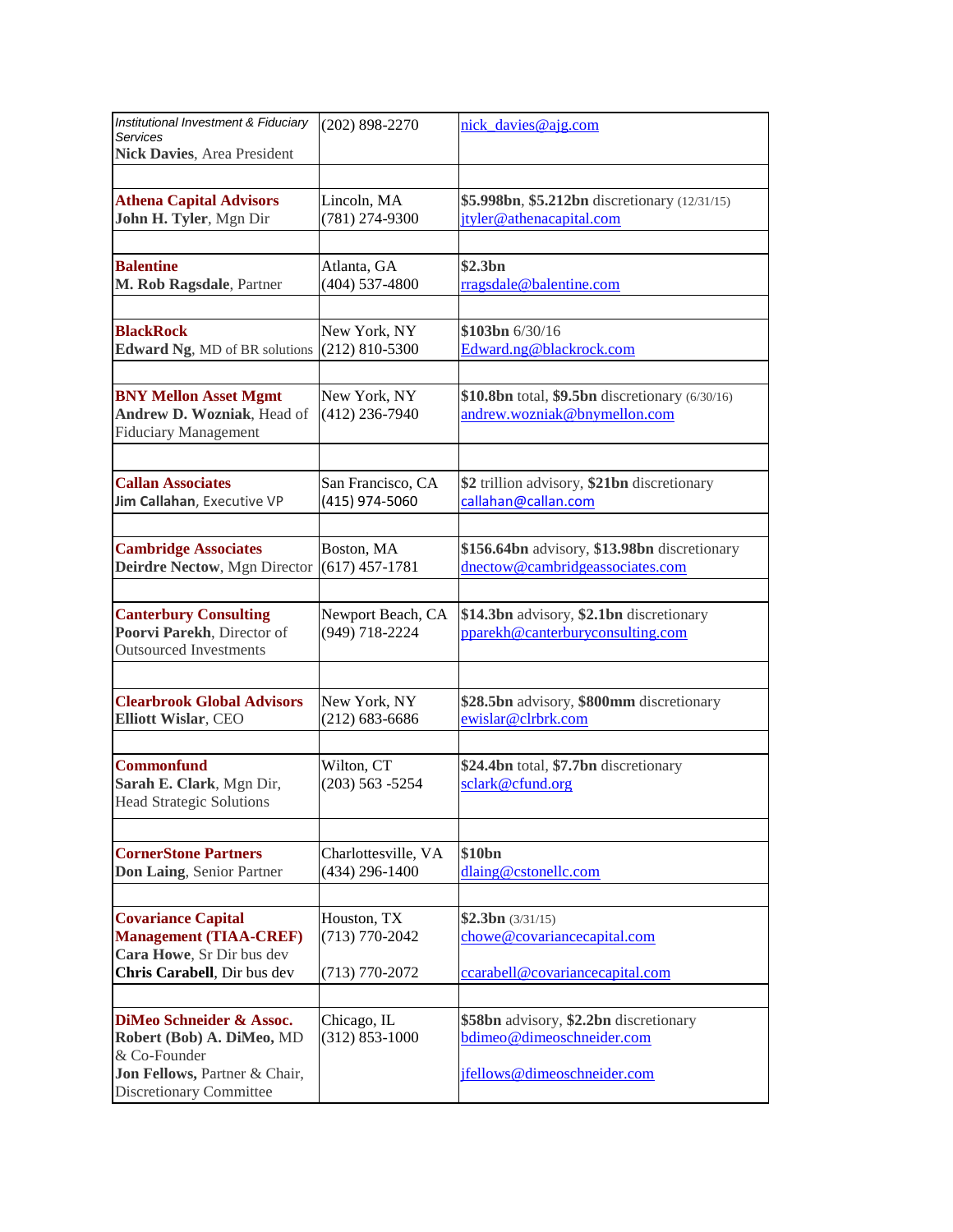| <b>Disciplina</b><br>Matthew W. Wright, President (615) 490-6007<br>& CIO                                      | Nashville, TN                                     | AUM not available<br>mww@disciplina.com                                         |
|----------------------------------------------------------------------------------------------------------------|---------------------------------------------------|---------------------------------------------------------------------------------|
|                                                                                                                |                                                   |                                                                                 |
| <b>Discretionary Management</b><br><b>Services (DeMarche Assoc.)</b><br>Thomas C. Woolwine,<br>President       | Overland Park, KS<br>$(913)$ 981-1345             | \$22.2bn advisory, \$275mm discretionary<br>twoolwine@demarche.com              |
|                                                                                                                |                                                   |                                                                                 |
| <b>Edgehill Endowment Partners New Haven, CT</b><br>Ellen Shuman, Mgn Partner<br>Nina F. Scherago, Mgn Partner | $(203) 654 - 3552$<br>$(203) 654 - 3551$          | \$650mm<br>d.e.shuman@edgehillendowment.com<br>n.scherago@edgehillendowment.com |
| <b>Federal Way Asset Mgmt</b><br>Jeff Klein, CIO<br>Michael Hillman, Head of IR                                | Federal Way, WA<br>$(253)$ 236-3535               | \$5.5bn total, \$3.5bn discretionary<br>mhillman@fwamlp.com                     |
|                                                                                                                |                                                   |                                                                                 |
| <b>Fund Evaluation Group</b><br><b>Gary Price</b> , Managing<br>Principal                                      | Cincinnati, OH<br>$(513)$ 719-5101                | \$50bn advisory, \$3.6bn discretionary<br>gprice@feg.com                        |
|                                                                                                                |                                                   |                                                                                 |
| <b>Glenmede</b><br>Gordon Fowler, Jr., President,<br>CEO & CIO                                                 | Philadelphia, PA<br>$(215)$ 419-6640              | \$32bn total, \$14.5bn institutional discretion<br>gordon.fowler@glenmede.com   |
|                                                                                                                |                                                   |                                                                                 |
| <b>Global Endowment Mgmt</b><br><b>Stephanie Lynch, Partner</b>                                                | Charlotte, NC<br>(704) 333-8282                   | \$7.6bn (7/1/16)<br>slynch@globalendowment.com                                  |
|                                                                                                                |                                                   |                                                                                 |
| <b>Goldman Sachs</b><br>Kane Brenan, Mgn Director                                                              | New York, NY<br>$(212) 855 - 9851$                | \$89 <sub>bn</sub><br>kane.brenan@gs.com                                        |
|                                                                                                                |                                                   |                                                                                 |
| <b>Hall Capital Partners</b><br>Sarah Stein, President                                                         | San Francisco, CA<br>$(415)$ 277-2634             | \$28.6bn, \$4.9bn discretionary (6/30/16)<br>sstein@hallcapital.com             |
|                                                                                                                |                                                   |                                                                                 |
| <b>HighVista</b><br><b>Andre Perold, CIO</b>                                                                   | Boston, MA<br>$(617)$ 406-6510                    | \$3.5bn<br>aperold@highvista.com                                                |
|                                                                                                                |                                                   |                                                                                 |
| <b>Hirtle Callaghan</b><br><b>Susan McEvoy</b> , Director                                                      | W. Conshohocken, PA<br>$(610)$ 943-4120           | \$23.8bn<br>smcevoy@hirtlecallaghan.com                                         |
|                                                                                                                |                                                   |                                                                                 |
| <b>Investment Performance</b><br><b>Services</b><br>David A. Russell, Sr<br><b>Investment Strategist</b>       | Newtown, PA<br>Savannah, GA<br>$(215) 867 - 2330$ | \$38bn advisory, \$9.6bn discretionary<br>drussell@ips-net.com                  |
|                                                                                                                |                                                   |                                                                                 |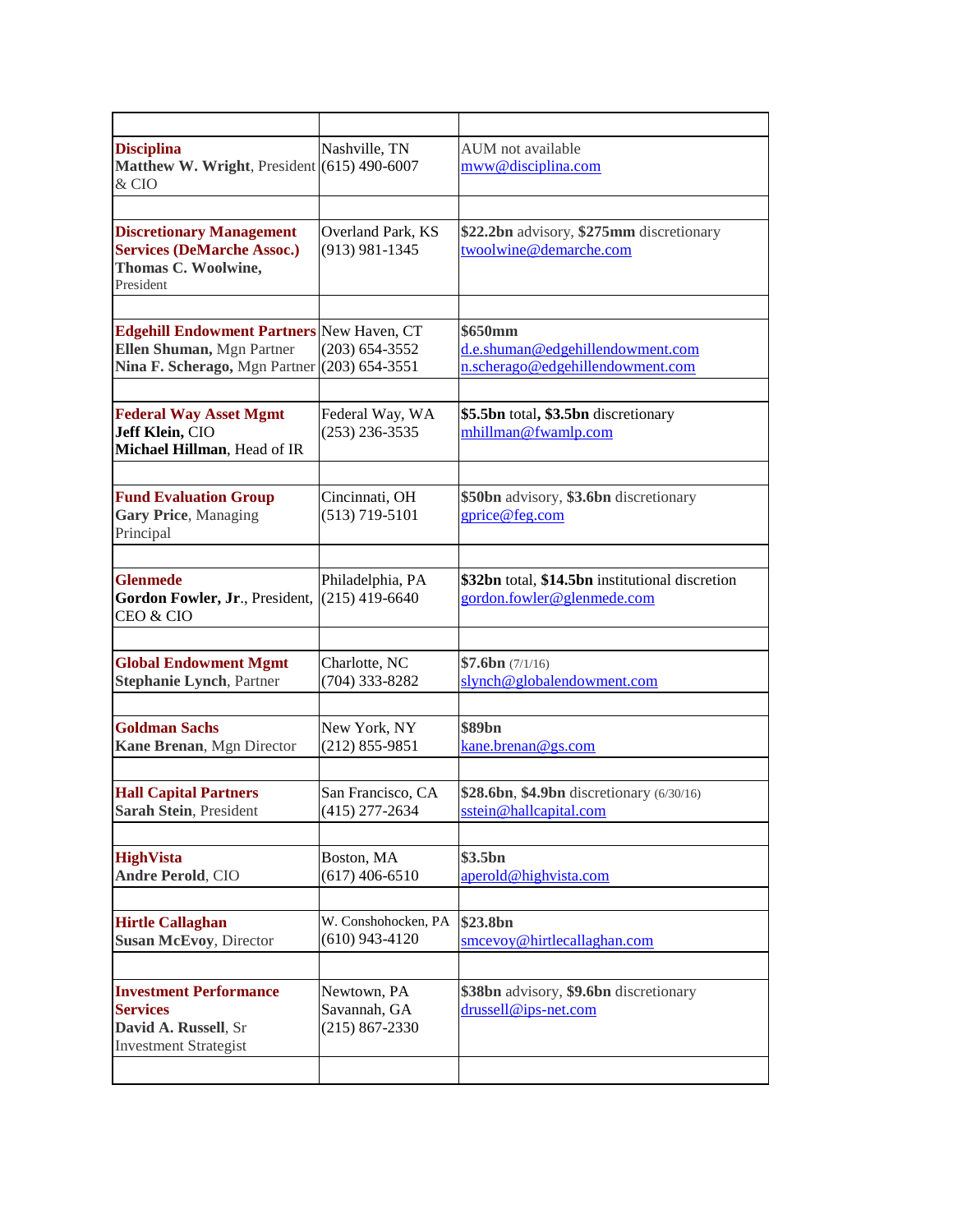| <b>Investure</b>                                              | Charlottesville, VA              | \$12bn                                           |
|---------------------------------------------------------------|----------------------------------|--------------------------------------------------|
| Ellen Meyer, Client Team Dir                                  | (434) 220-0280                   | emeyer@investure.com                             |
|                                                               |                                  |                                                  |
| <b>J.P. Morgan Asset Mgmt</b>                                 | New York, NY                     | \$2.3 trillion, \$22.3bn discretionary (6/30/16) |
| Monica Issar, Head                                            | $(212)$ 464-2852                 | monica.issar@jpmorgan.com                        |
| Endowment & Foundation                                        |                                  |                                                  |
| Group                                                         |                                  |                                                  |
|                                                               |                                  |                                                  |
| Lowe, Brockenbrough & Co.                                     | Richmond, VA                     | \$2bn total, \$925mm institutional discretion    |
| Christopher Dion, MD & CIO                                    | $(804)$ 287-2744                 | cdion@lowebrockenbrough.com                      |
|                                                               |                                  |                                                  |
| <b>Makena</b>                                                 | Menlo Park, CA                   | \$20bn                                           |
| Bill Miller, Partner & COO                                    | $(650)$ 926-0510                 | bmiller@makenacap.com                            |
|                                                               |                                  |                                                  |
| <b>Mangham Associates</b>                                     | Charlottesville, VA              | \$1.5bn                                          |
| Joel R. Mangham, Principal                                    | (434) 973-2223                   | joel@manghamassociates.com                       |
|                                                               |                                  |                                                  |
| <b>Marquette Associates</b>                                   | Chicago, IL                      | \$125bn advisory, \$6.1bn discretionary          |
| Tim Burdick, Mgn Dir                                          | $(312) 527 - 5500$               | tburdick@marquetteassociates.com                 |
|                                                               |                                  |                                                  |
| <b>Mercer</b>                                                 | Boston, MA                       | \$140bn delegated global AUM                     |
| Rich Joseph, US delegated                                     | $(617)$ 747-9540                 | rich.joseph@mercer.com                           |
| solutions leader                                              |                                  |                                                  |
|                                                               |                                  |                                                  |
| <b>Mill Creek Capital Advisors</b>                            | Conshohocken, PA                 | \$5bn total, \$4.4bn discretionary (6/30/16)     |
| <b>Josh Gross</b> , President                                 | $(610)$ 941-7700                 | jgross@millcreekcap.com                          |
|                                                               |                                  |                                                  |
| <b>Morgan Creek Cap Mgmt</b>                                  | Chapel Hill, NC                  | \$2.9bn                                          |
| Mark Yusko, CEO & CIO                                         | (919) 933-4004                   | myusko@morgancreekcap.com                        |
|                                                               |                                  |                                                  |
|                                                               |                                  | \$17bn OCIO discretionary                        |
| <b>Morgan Stanley/Graystone</b><br>Robert Mandel, Exec Dir    | New York, NY<br>$(914)$ 225-5420 | robert.j.mandel@morganstanley.com                |
| <b>Suzanne Lindquist</b> , Exec Dir                           | $(212)$ 296-1064                 | Suzanne.lindquist@morganstanley.com              |
|                                                               |                                  |                                                  |
|                                                               |                                  |                                                  |
| <b>NEPC</b>                                                   | Boston, MA                       | \$7.2bn                                          |
| <b>Steve F. Charlton, Director</b>                            | $(617)$ 374-1300                 | scharlton@nepc.com                               |
| consulting services                                           |                                  |                                                  |
|                                                               |                                  |                                                  |
| <b>New Providence Asset Mgmt</b><br>Lance Odden, Mgn Director | New York, NY<br>$(646)$ 292-1200 | \$3bn                                            |
|                                                               |                                  | lance@newprov.com                                |
|                                                               |                                  |                                                  |
| <b>Northern Trust</b>                                         | Chicago, IL                      | \$112bn, \$56.1bn discretionary (6-30-16)        |
| <b>Margret Duvall</b> , Sr Solutions<br>Strategist            | $(312)$ 444-7336                 | md64@ntrs.com                                    |
|                                                               |                                  |                                                  |
|                                                               |                                  |                                                  |
| <b>Partners Capital</b>                                       | Boston, MA & UK                  | \$17.6bn total                                   |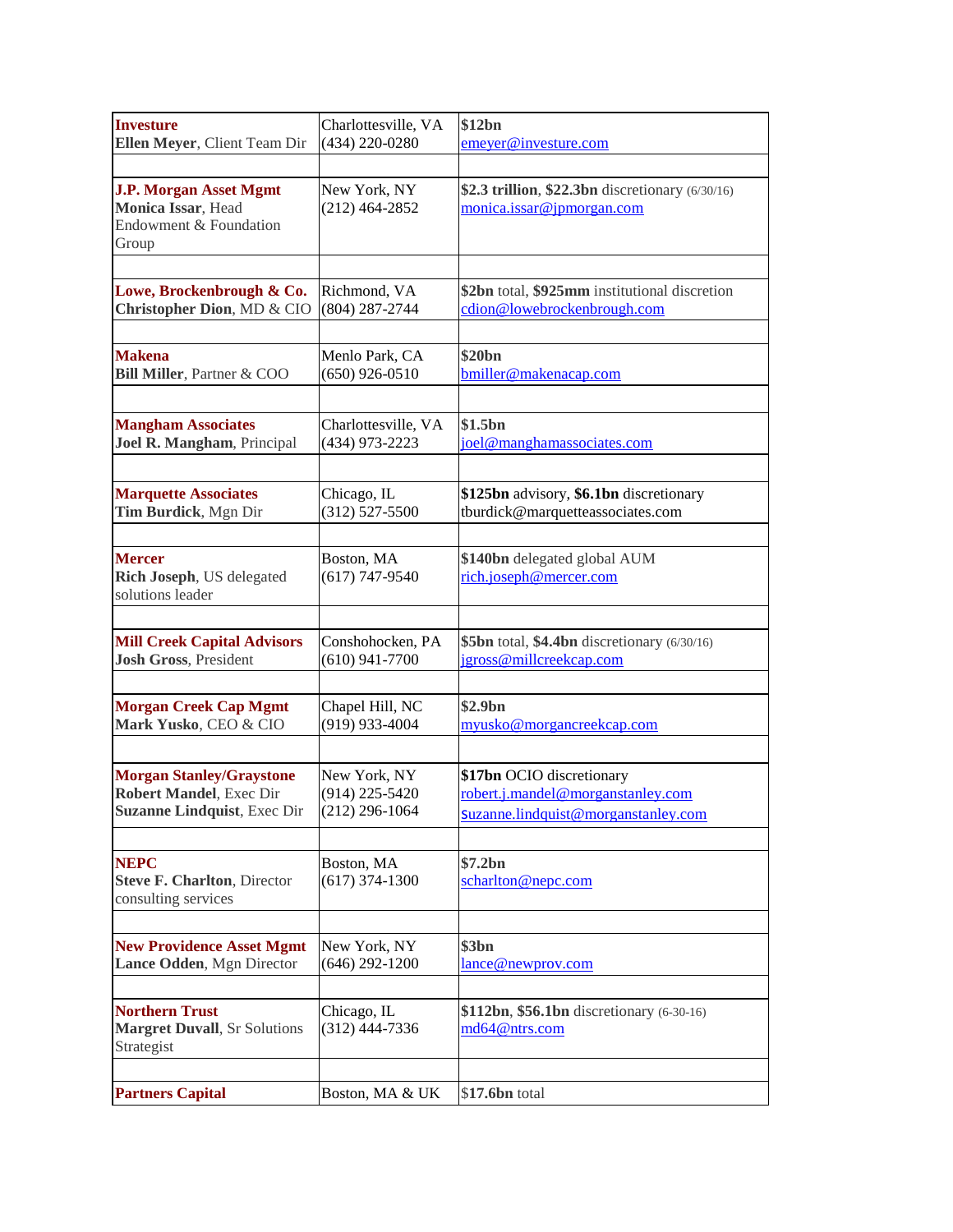| $(617)$ 292-2575<br>$(617)$ 330-7679   | paul.dimitruk@partners-cap.com<br>brendan.corcoran@partners-cap.com                                                                                              |
|----------------------------------------|------------------------------------------------------------------------------------------------------------------------------------------------------------------|
|                                        |                                                                                                                                                                  |
| White Plains, NY<br>$(914) 821 - 9563$ | \$10bn total discretionary<br>sarah.lange@pentegra.com                                                                                                           |
|                                        |                                                                                                                                                                  |
| New York, NY<br>$(212)$ 993-7440       | \$1.3bn<br>russell@permcap.com                                                                                                                                   |
|                                        | AUM not available                                                                                                                                                |
| $(212) 838 - 7300$                     | einiger@postrockadvisors.com                                                                                                                                     |
| Smithfield, RI<br>$(401)$ 292-4760     | \$500bn global, \$16bn discretionary<br>jim.zadrozny@pyramis.com                                                                                                 |
| Norwalk, CT<br>$(203) 621 - 1717$      | \$420bn advisory, \$8.2bn discretionary<br>john.hartman@rocaton.com                                                                                              |
|                                        |                                                                                                                                                                  |
| New York, NY<br>$(212) 549 - 5314$     | \$25.2bn total, \$10.0bn discretionary (6/30/16)<br>ncraig@rockco.com                                                                                            |
| New York, NY<br>$(212) 702 - 7941$     | \$2.2 trillion advisory<br>\$112bn OCIO global institutional clients (6/30/16)<br>\$44bn OCIO US institutional clients (6/30/16)<br>emacy@russellinvestments.com |
|                                        |                                                                                                                                                                  |
| $(212)$ 980-7350                       | \$11.1bn<br>tony@secor-am.com                                                                                                                                    |
| Darien, CT<br>$(617)$ 424-7357         | \$2.69bn discretionary<br>pgerlings@segalrc.com<br>Segal RC will acquire Marco Consulting,<br>effective January 1, 2017                                          |
|                                        |                                                                                                                                                                  |
| $(610) 676 - 1496$                     | \$78.6bn (6/30/16)<br>pklauder@seic.com                                                                                                                          |
|                                        |                                                                                                                                                                  |
| $(212)$ 490-6320                       | \$4bn total<br>ramlee@sevenbridgesadvisors.com                                                                                                                   |
| Minneapolis, MN<br>$(612)$ 252-7173    | \$125bn advisory, \$5bn OCIO (6/30/14)<br>leighe@jslocum.com<br>AUM to be determined post acquisition                                                            |
|                                        | New York, NY<br>New York, NY<br>Oaks, PA<br>New York, NY                                                                                                         |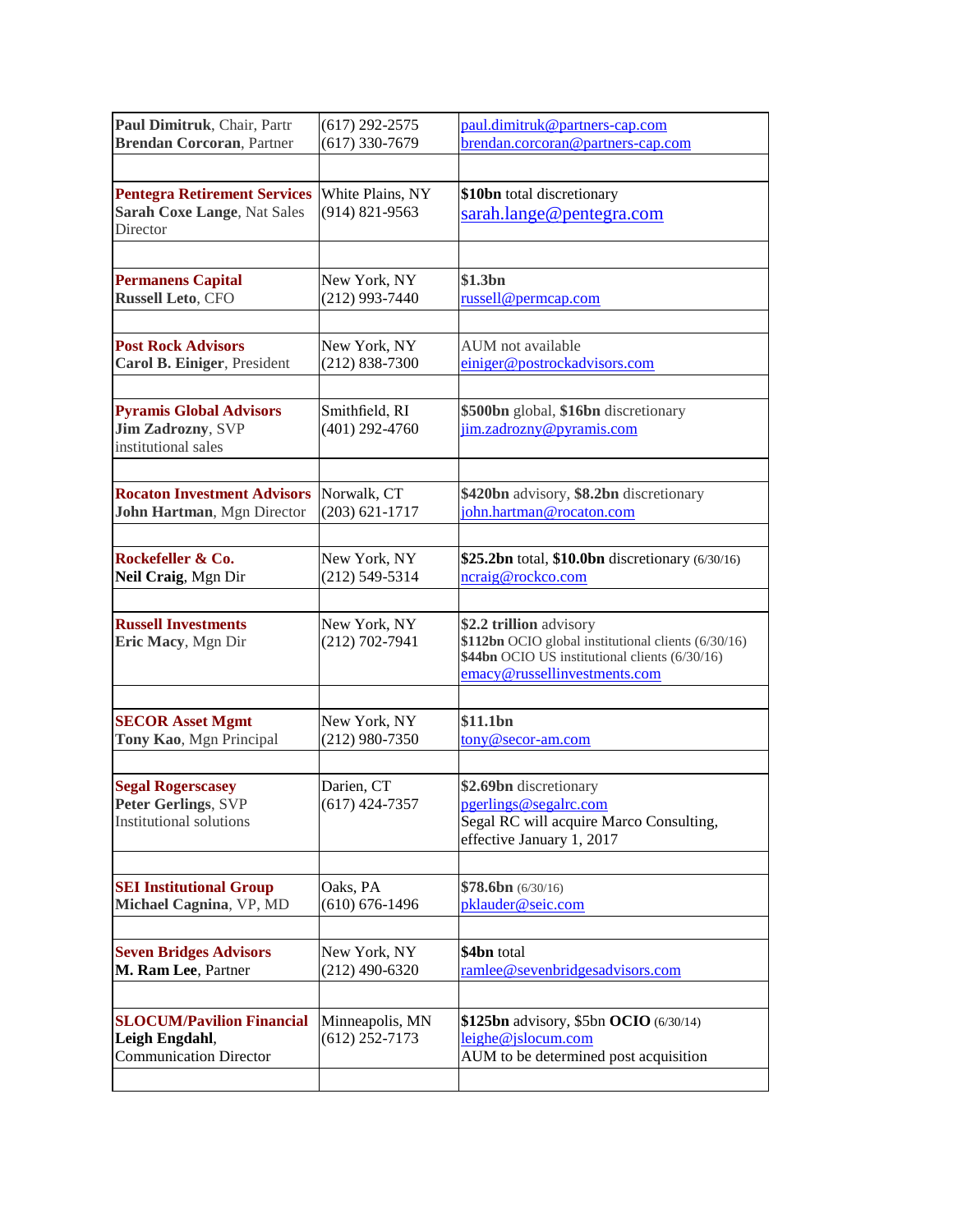| <b>Spider Management Co.</b><br>Rob Blandford, President, CIO                                 | Richmond, VA<br>$(804)$ 200-6917      | \$3.8bn<br>rblandfo@richmond.edu                                              |
|-----------------------------------------------------------------------------------------------|---------------------------------------|-------------------------------------------------------------------------------|
|                                                                                               |                                       |                                                                               |
| <b>Spruceview Capital Partners</b><br>John A. Garibaldi, Mgn<br>Partner                       | New York, NY<br>$(212)$ 485-8617      | AUM not available<br>jgaribaldi@spruceviewpartners.com                        |
|                                                                                               |                                       |                                                                               |
| <b>State Street Global Advisors</b><br>Jai Chanda, Head of Fiduciary<br>solutions             | Boston, MA<br>$(617) 664 - 1539$      | \$66bn (7/1/16)<br>Jaidip Chanda@ssga.com                                     |
|                                                                                               |                                       |                                                                               |
| <b>Strategic Investment Group</b><br>Nikki Kraus, MD, Client dev                              | Arlington, VA<br>$(703)$ 243-4433     | \$36.4bn total, 25.1 full discretionary<br>nkraus@strategicgroup.com          |
|                                                                                               |                                       |                                                                               |
| <b>Summit Solutions (Summit</b><br><b>Strategies Group)</b><br>Don Wehrmann, Principal        | Saint Louis, MO<br>$(314) 727 - 7211$ | \$3.1bn in OCIO assets<br>dwehrmann@ssgstl.com                                |
|                                                                                               |                                       |                                                                               |
| <b>The Investment Fund for</b><br><b>Foundations (TIFF)</b><br>Pat Torrey, Mgn Director       | Radnor, PA<br>$(610) 684 - 8201$      | \$9.5bn discretionary $(6/30/16)$<br>ptorrey@tiff.org                         |
|                                                                                               |                                       |                                                                               |
| <b>US Trust Bank of America</b><br><b>Bernard Reidy, National Sales</b><br>Executive          | New York, NY<br>$(646)$ 855-5647      | \$29.2bn discretionary<br>bernard.reidy@ustrust.com                           |
|                                                                                               |                                       |                                                                               |
| <b>Vanguard</b><br>Kevin T. Jestice, Principal                                                | Malvern, PA<br>$(610) 669 - 6449$     | \$31 <sub>bn</sub><br>kevin_t_jestice@vanguard.com                            |
|                                                                                               |                                       |                                                                               |
| <b>Verger Capital Management</b><br><b>Tommy Elrod, Dir bus develop</b> $(336)$ 758-4129      | Winston-Salem, NC                     | \$1.3 bn discretionary (6-30-16)<br>telrod@vergercapital.com                  |
|                                                                                               |                                       |                                                                               |
| <b>Verus Investments</b><br>Jeffrey C. Scott, CIO                                             | Seattle, WA<br>$(206) 622 - 3700$     | \$20bn<br>jscott@wurts.com                                                    |
|                                                                                               |                                       |                                                                               |
| <b>Wells Fargo -Institutional</b><br><b>Asset Advisors</b><br>Rob Kent, VP national sales dir | Overland Park, KS<br>$(913)$ 234-2929 | \$22bn discretionary $(6/30/16)$<br>robert.j.kent@wellsfargo.com              |
|                                                                                               |                                       |                                                                               |
| <b>Willis Towers Watson</b><br>Debra Woida, Head, Delegated                                   | Chicago, IL                           | \$80bn discretionary (12/31/15)                                               |
| <b>Investment Services</b> , Americas<br>Pieter Steyn, EMEA head                              | $(312)$ 525-2336                      | debra.woida@willistowerswatson.com                                            |
| <b>Delegated Investment Services</b>                                                          | 44 (0) 207 170 2714                   | pieter.steyn@willistowerswatson.com                                           |
|                                                                                               |                                       |                                                                               |
| <b>Wilshire Consulting</b>                                                                    | Pittsburgh, PA<br>$(412)$ 434-1602    | \$970.4bn advisory, \$7.3bn discretionary (6/30/16)<br>kkelleher@wilshire.com |